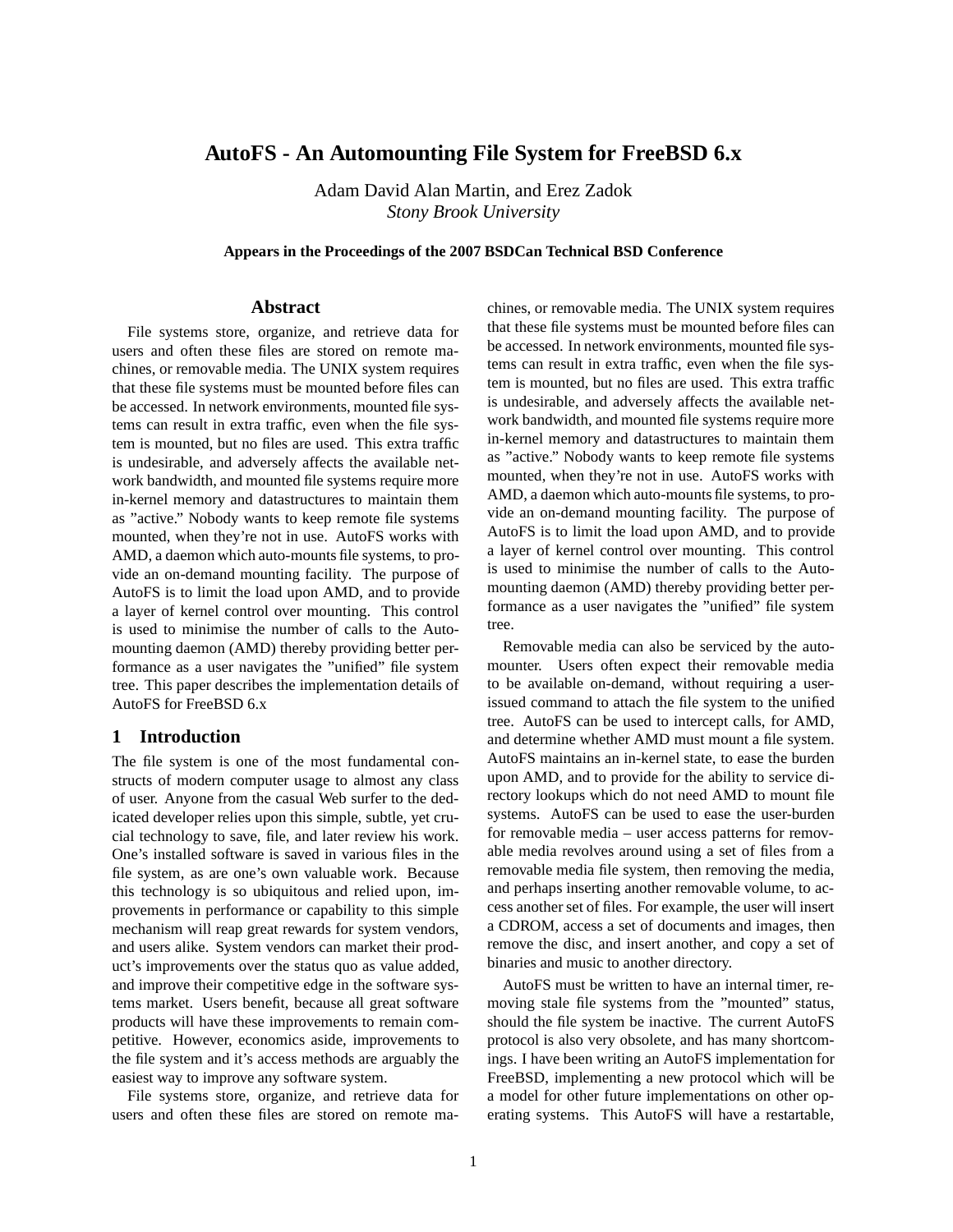transaction based protocol. AMD, should it crash, must be able to interact with AutoFS and find out the current system state for the set of paths it monitors. This AutoFS will allow "in-place" mounting wherein the file system can be mounted directly over a path that AutoFS monitors, without forcing AutoFS to stop the AMD process. The AMD mounter and AutoFS will communicate using an "asynchronous" protocol, whereby AutoFS can request several mounts of AMD simultaneously, and AMD will report successes in any particular order. This will allow AMD to be rewritten or modified in a multithreaded fashion, and allow for more responsive file system activity on operations which will work with several paths at once. AutoFS will also track an internal listing of mountable and nonmountable paths, which nonmountable paths AMD should never receive notification about access, but mountable paths AMD must be notified if the path in question is not mounted.

Hopefully this will allow FreeBSD to move to the forefront of the field regarding automount features, and make the system a reference platform for the creation of future AutoFS implementations on other systems. In other words, developers will look to FreeBSD as an example for implementation of this feature, opposed to the normal situation, where FreeBSD must strive to work like other systems. It is also possible that AutoFS could be easily ported to other UNIX systems in the BSD family, with great ease.

### **2 Design**

We designed the AutoFS Protocol with the following goals in mind:

- **Performance:** AutoFS replaces the much slower "NFS-server" emulation mechanism that AMD uses by default on systems which lack AutoFS. Our new AutoFS protocol allows for asynchronous "transactions" between AMD and the kernel.
- **Asynchronicity:** AutoFS's protocol to userspace is explicitly asynchronous. All "transactions" are tagged with an ID number, and are to be handled in parallel. This allows multiple file system access requests to separate directories to occur simultaneously.
- **Extensibility:** The AutoFS protocol leaves a very large space of undefined transaction commands for future command creation. Each command structure has the size of the command packet embedded in the header. This will allow the AutoFS kernel module or user module to remove commands from the queue which either does not understand. The AutoFS protocol declares at startup time which version it will enact.
- **Portability:** The AutoFS protocol is not tied to any system implementation or version, although our

implementation is FreeBSD based. The AutoFS protocol is also independant of the communication mechanism used to transmit the protocol.

**Simplicity:** The AutoFS protocol was made intentionally simple. It has basic commands to support mounting, unmount notification, protocol initialization, and simple error detection. Advanced concepts, like hierarchical mounts, are implemented as userspace constructs and actions upon the simple framework provided.

AutoFS's protocol is designed to be easy to implement from both ends, with minimal data transfer overhead. It is "fault tolerant" in the sense that it is restartable, and all state information is stored on the "server" or kernel side. The protocol provides commands for exchanging state information at startup, or restart. The userland program is responsible for all mount and unmount actions, and can perform these actions in any way it chooses – including, but not limited to mounting from a file system, populating a directory with a script, copying files, executing version control activities, and much more.

AutoFS implements the following commands:

- **Acknowledge:** This command can be sent by either party (AutoFS, or an Automounter.) Its purpose is to report that one party or the other has received a message, and acted accordingly. Some command transaction sequences require an "ACK" to complete the transaction.
- **Mount Request:** This command is sent by the AutoFS to the Automounter to notify that a path has been accessed, and must now be made available. The path that was accessed is passed along with this command token.
- **Unmount Request:** This command is a variant of the AutoFS mount request command. (Both use the same primary command number.) Unlike mount request, unmount request notifies the Automounter that the path argument is to be deactivated.
- **Mount Done:** This command is sent in response to a mount request or an unmount request command, and only sent by Automounter. It notifies the AutoFS that the action on the path in question has been completed.
- **Hello:** This command is sent by the Automounter, to AutoFS, to initialize a new session. The AutoFS communication channel should allow for only one Automounter at a time, per AutoFS instance.
- **Greeting:** This command is sent by the AutoFS in response to the "Hello" command. AutoFS sends some information to the Automounter in this command, including the protocol version it wishes to communicate using, and the current state of the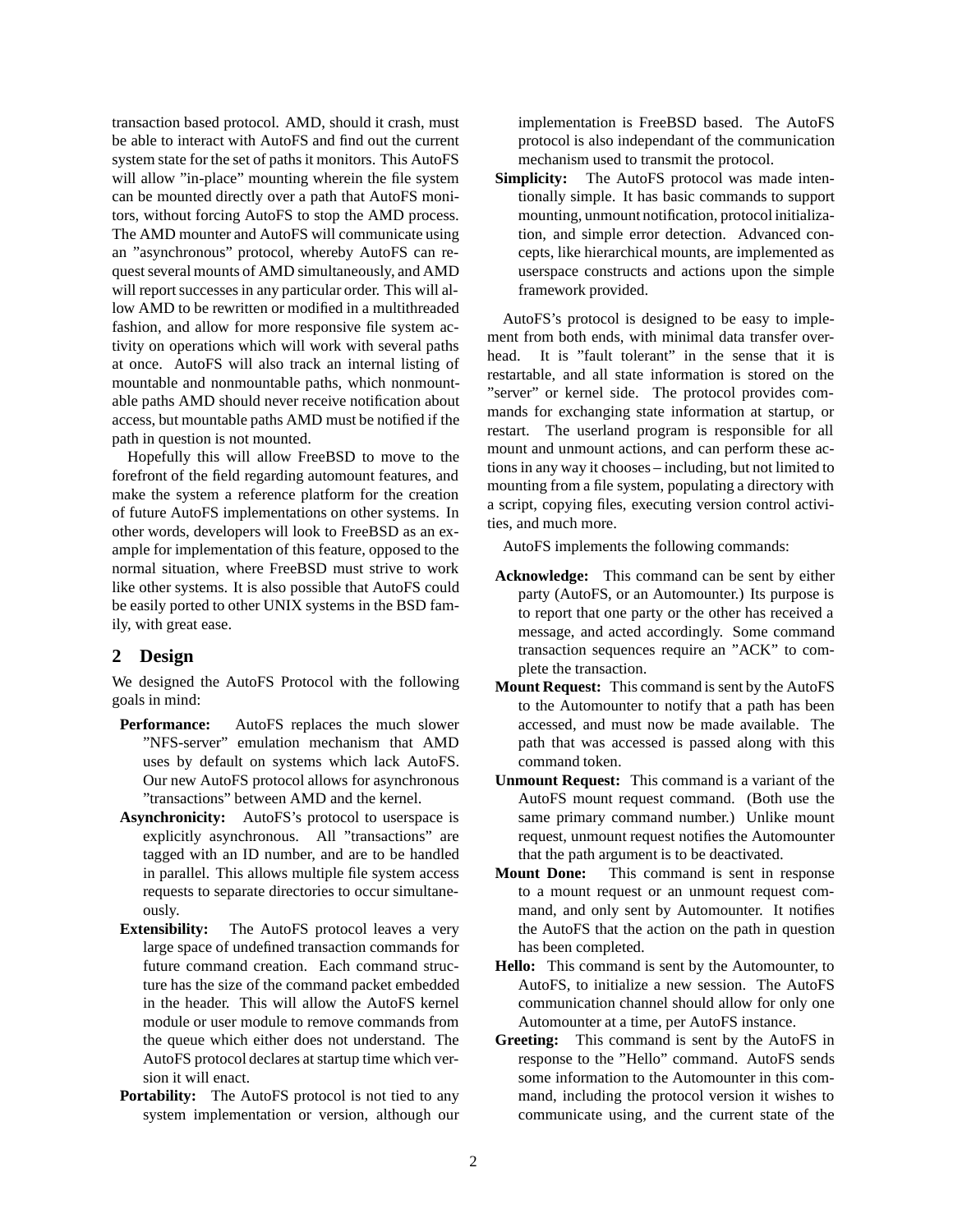AutoFS's "mountpoints."

- **Greeting Response:** This command is sent by the Automounter in response to the "Greeting" command. The command can include a list of "mountpoint" entries to add, modify, or delete. AutoFS must send back an acknowledgement for the "mountpoint" modifications requested by this command, if any.
- **Modify Mounts:** This command will request "mountpoint" tracking modification of AutoFS. AutoFS must send back an acknowledgement for the "mountpoint" modifications requested by this command. A null list will cause a mount list report of the current state, without any changes.
- **Modify Mounts Acknowledge:** This command sends a list of currently tracked "mountpoints" (postmodification) back to the Automounter, from the AutoFS. Any "mountpoint" modification which failed, can be implied by the lack of changes to the current state for that "mountpoint"

#### **3 Implementation**

We have implemented a prototype version of AutoFS on FreeBSD 6.x. The AutoFS is a virtual file system which can be compiled as a loadable kernel module (kld) for FreeBSD 6.x. We have tested this code on FreeBSD 6.1 and  $6.2$ 

Unlike traditional file systems, virtual file systems have no real physical backing store. This means that, for virtual file systems, the concepts of an inode, or a superblock are quite different. Implmenting a virtual file system from scratch, or even using pre-existing stackable file system code is a more difficult task than it should be. At first, we started to implement AutoFS, based upon NullFS. After continually reaching difficulties related to allocation of memory and tracking file system state, we concluded that this common task should not need to be re-invented every time one wants to implement a virtual file system.

Luckily, FreeBSD provides a framework and prototype system for handling virtual file systems. Free-BSD ships with a number of virtual file systems already installed, including ProcFS, and LinProcFS (Linux ProcFS emulation.) Both of these file systems are implemented on top of PseudoFS, a toolkit for making virtual file systems. PseudoFS provides the programmer with a set of functions to create virtual files, destroy virtual files, and hooks to handle "events" on these files – open, close, read, write, and more. PseudoFS was not quite adequate for our needs, but solved many of the original problems inherent in building a virtual file system.

We forked PseudoFS, maintaining our own changes to it. Eventually the changeset became so vast that we decided to rename the modified version "TemplateFS."

This was to avoid confusion between stock PseudoFS features, and the extensions we created. TemplateFS offers these features above and beyond PseudoFS:

- Multiple instances of any file system type
- Ability to create instances of TemplateFS clients at runtime
- Ability to destroy instances of TemplateFS clients at runtime
- Per-inode hook for vfs lookup() function
- vfs init() can call client code for its file system type
- Removed some unnecessary PseudoFS code for supporting ProcFS like systems.

AutoFS required the ability to hook the vfs lookup() call. Instead of embedding our code directly into TemplateFS, we created AutoFS as a client file system of the TemplateFS code, following the PseudoFS model. This was partly because AutoFS was developed originally against PseudoFS, and partly because we felt that others might benefit from the TemplateFS work itself.

From the kernel perspective, the AutoFS code for FreeBSD has four major components. Of these, only one is really system independent.

- Device Driver: The code component which drives the virtual device for AutoFS communications
- Protocol Handler: The code component which parses the AutoFS protocol, and invokes other portions to perform the specified actions
- File system Client: The TemplateFS client code which implements the AutoFS file system semantics
- Expiry Thread: A kernel thread which runs and tracks current "mountpoints", and triggers the userland Automounter to invoke "unmount" actions.

The Automounter requires a protocol handler for this AutoFS protocol. Erez Zadok's AMDutils package provides a straightforward way of implementing this handler.

#### **3.1 Sample Transactions**

AutoFS and Automounter initialization transaction:

- The Automounter announces its presence and requests to speak a protocol version.
- The AutoFS responds with the highest version number that it can speak. It also passes a "mount" state list to the Automounter, such that the Automounter can track "mounts" or make adjustments to this state list.
- The Automounter returns a list of modifications it wishes for this session, if anything. Otherwise it just returns an acknowledgement.
- The AutoFS returns a "Modify Mount Acknowledge" command, with a list of modified "mounts",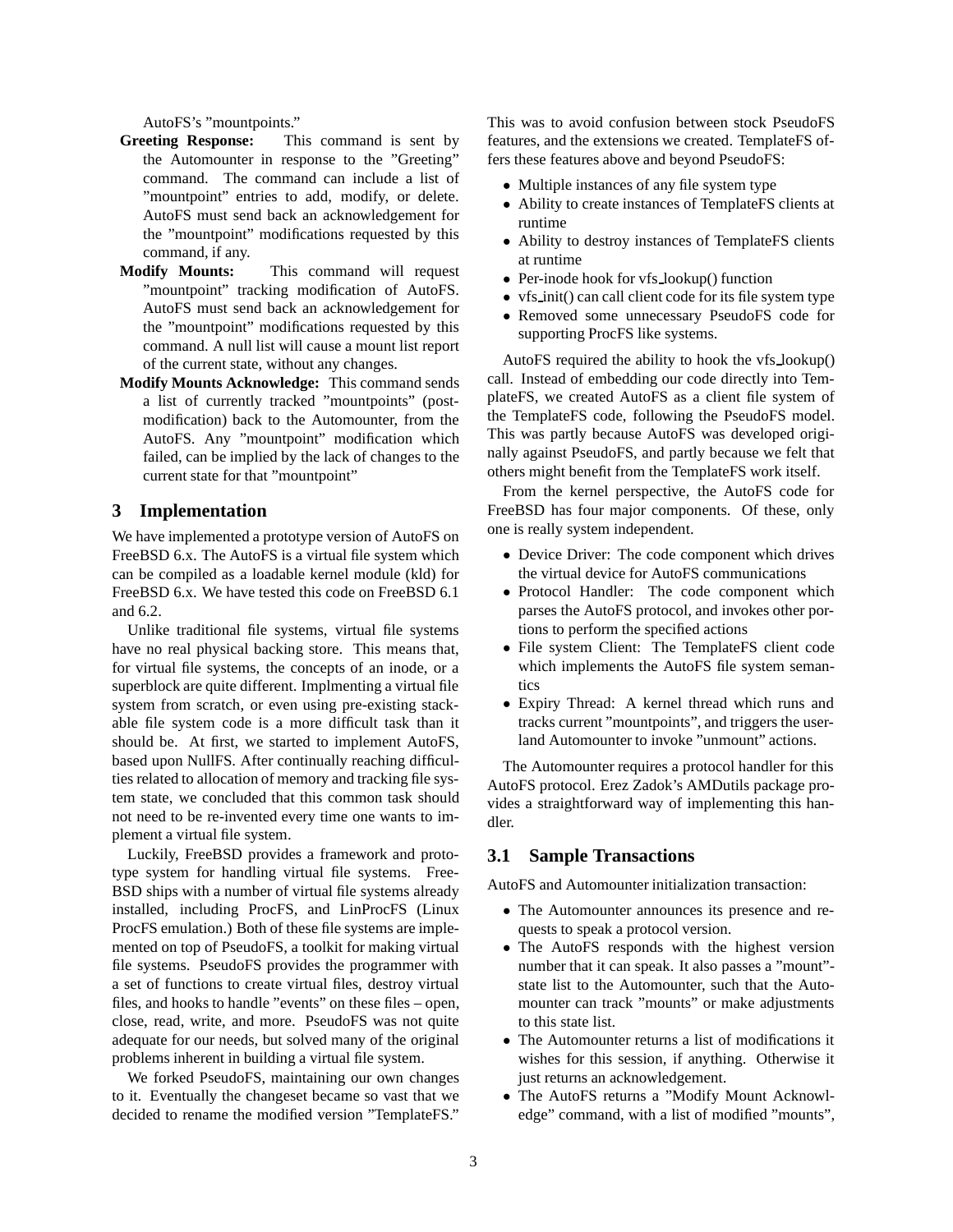if any.

AutoFS requests a "mount" of Automounter

# **4 Related Work**

Apple's volfs, which runs on Darwin and MacOS X, is an automounting file system of a different nature. Unlike the traditional automounter file systems, volfs automatically creates mountpoints for file systems based upon available network share resources. In this respect, it is much like an automounting system in reverse. The mounts are still requested explicitly by the user, but the creation of the mount hierarchy is automated. Apple has automounting tools for CD-ROM and other removable media formats, but these function very differently.

AM-UTILS, the automounting utilty suite, is a suite of tools including an automounter. This automounter can simulate an NFS fileserver, and allow userland emulation of an automounting file system facility. This capability, while universal, is inherently slow, due to the overhead of NFS's RPC mechanism.

SIGMA, the Simulation Infrastructure to Guide Memory Analysis [3], represents another approach to memory profiling. This tool is used in three phases: *instrumentation*, in which SIGMA instruments all data-access instructions in the executable image of the application under test; *trace generation*, in which the instrumented code generates a compressed trace of all memory accesses; and *simulation*, in which the compressed trace is replayed against a simulator of the computer's cache hierarchy and memory manager. This allows collection of low-level cache statistics (TLB misses, cache misses for all levels of cache, page faults, etc.) for the application running on a variety of memory systems.

The mprof tool concentrates on determining the cause of heap memory allocations [7]. This consists of a library which is linked into an executable in order to interpose on malloc and free. Although mprof requires the developer to link with a custom library, we presume that the linking could be accomplished using dynamic loader interposing as we do. The library's implementations of the memory allocator functions record the size of the area allocated and the top five addresses from the call chain that led to this allocation, obtained by inspecting the return addresses stored in the stack. This data is post-processed and correlated with symbol information from the binary image of the application under test to produce an *allocation call graph*, in which each function is credited with its callees' allocations.

The Valgrind suite of tools simulates program execution using dynamic binary translation [5]. It includes three memory profiling tools. Memcheck, the first of these tools, checks for most kinds of memory errors. It can pinpoint the location of buffer overruns and identify memory leaks. The second, Cachegrind, collects cache statistics, including the number of memory accesses and the number of cache misses, for each line of code. The third, Massif, profiles heap allocation; it outputs a graph that shows the amount of memory allocated over time by each line of code that makes allocations. These are by nature not real-time, but provide very high-resolution data.

Solaris's libumem provides malloc and free implementations that collect data about allocated regions [1]. Developers can instrument programs with these functions when the executable is loaded, as Memcov does. The Solaris OS Modular Debugger (MDB) [6] can search for references to allocated areas in a memory dump of a running program. Those areas that are not referenced are flagged as memory leaks. The libumem allocation functions can also be configured to pad allocated areas with *red zones* so that MDB can detect bounds violations, and they can similarly fill recently freed areas to detect writes to those areas.

The profiler in IBM's Rational Test RealTime instruments memory allocation and deallocation functions by directly transforming the source code immediately before compilation [2]. The instrumented functions profile allocations using techniques like those described above for libumem. Profiling is not real-time, but instrumented programs can be configured so that events, such as calls to a particular function, trigger the profiler to analyze the running program and report issues, including memory leaks.

Electric Fence debugs memory-access errors using memory-protection hardware [4]. However, it is not intended to profile allocations or memory accesses like Memcov and other profilers discussed here. Electric Fence's implementation of malloc places a read- and write-protected page after each allocation. The protected pages trap the program as soon as it overruns or underruns a buffer, revealing exactly which instruction made the illegal read or write. Electric Fence free also protects pages with freed allocations in order to detect accesses to freed regions, and reports unfreed allocations when the program exits.

## **5 Conclusions**

We have presented and demonstrated Memcov, an innovative toolkit for building memory profilers. It is *flexible*, providing insight not only into an application's memory allocation behavior but also into its memory accesses, thus allowing the detection not only of leaks but of inefficient memory usage. It is *non-invasive*, performing large portions of its logic outside the context of the program being instrumented and requiring no additional instrumentation or analysis phases. Finally, it is *simple*, providing a straightforward and easy-to-understand interface for new profiling applications. We developed